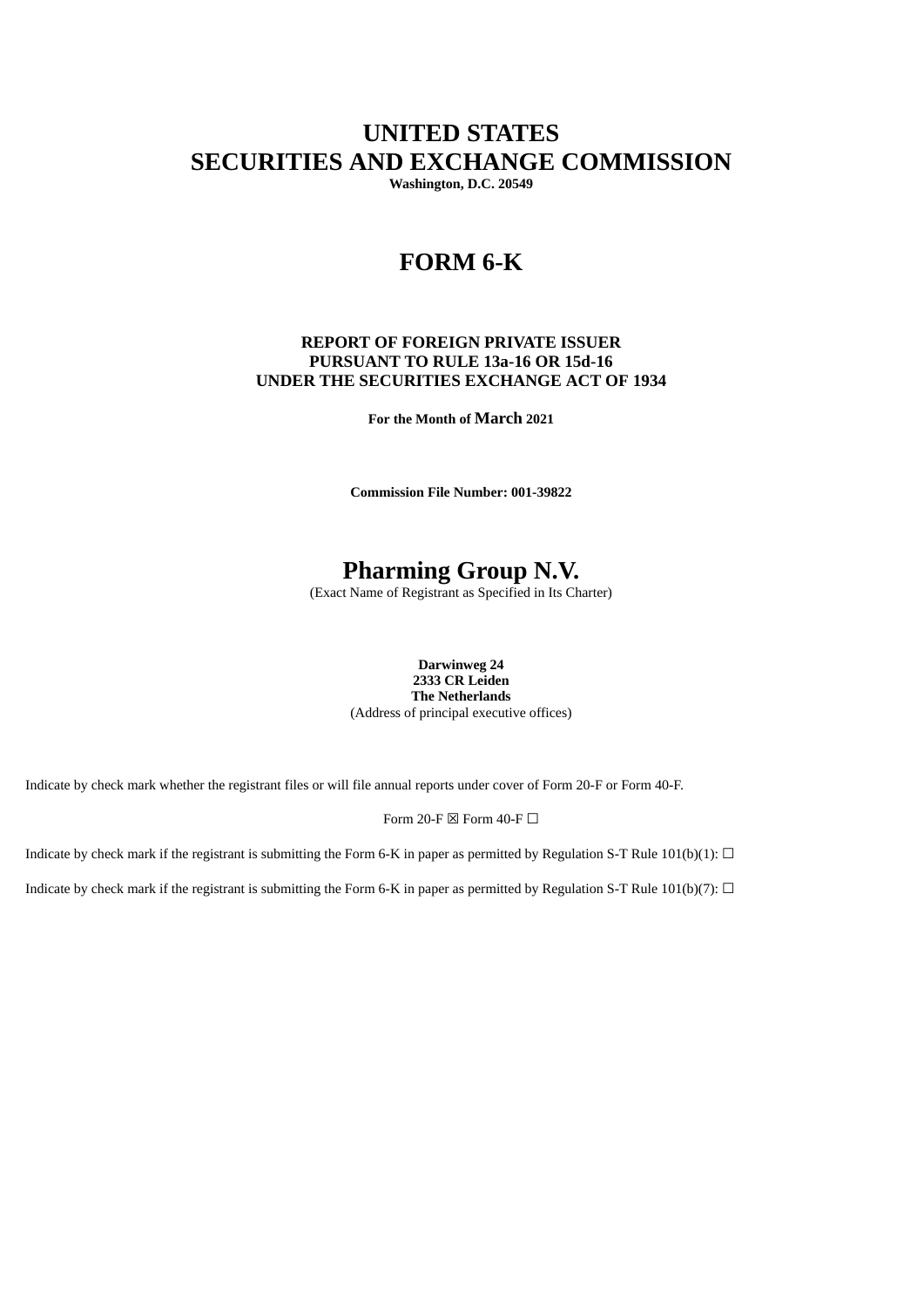

Filed as Exhibit 99.1 to this Report on Form 6-K is a press release of Pharming Group N.V., or the Company, dated March 2, 2021.

#### **EXHIBIT INDEX**

**Exhibit No. Description**

99.1 Pharming Group, in collaboration with Invitae Corporation, launches genetic testing program 'navigateAPDS'

#### **SIGNATURE**

Pursuant to the requirements of the Securities Exchange Act of 1934, the registrant has duly caused this report to be signed on its behalf by the undersigned, thereunto duly authorized.

Pharming Group N.V.

By: /s/ Sijmen de Vries

Name: Sijmen de Vries Title: CEO

Date: March 2, 2021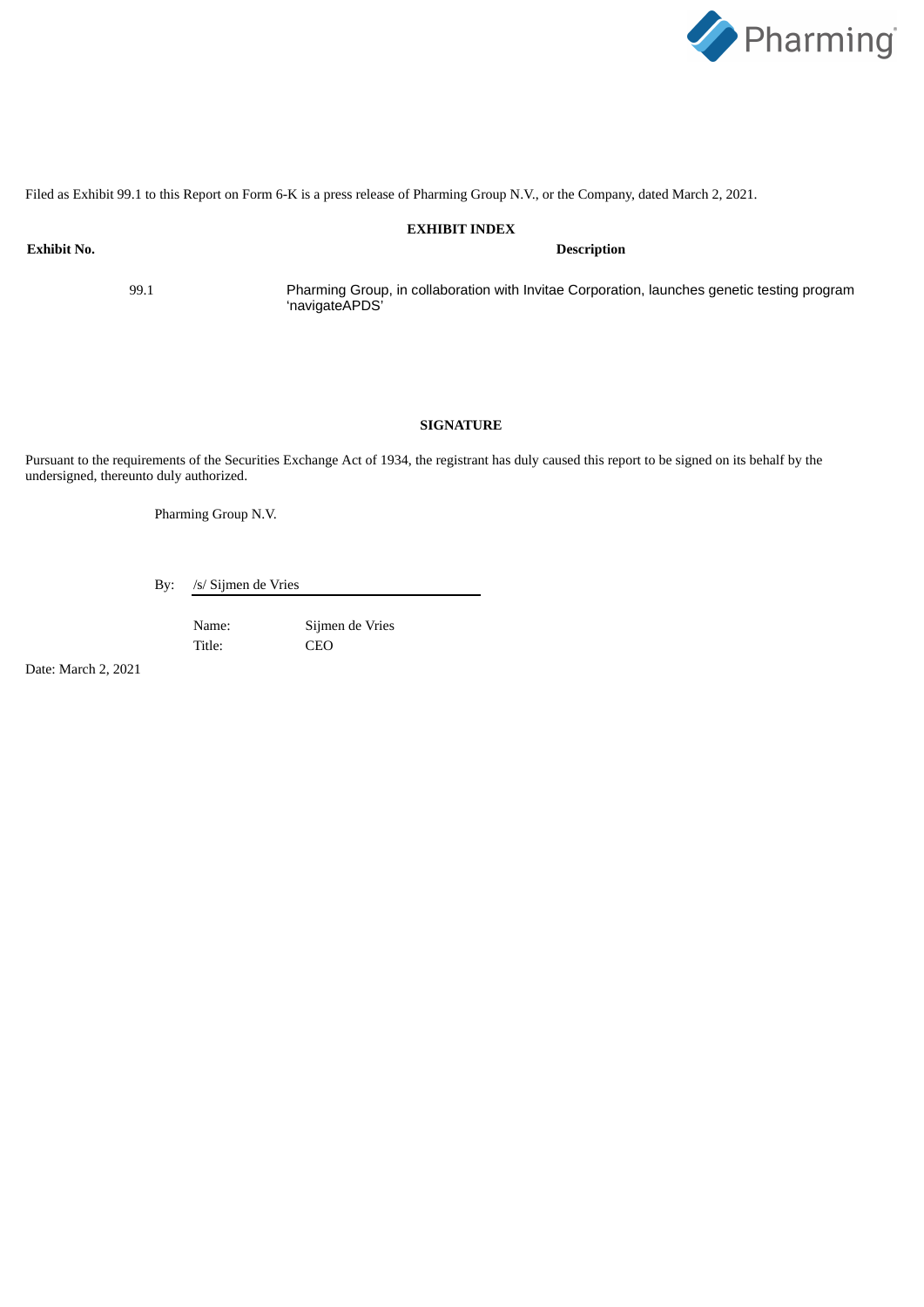

## **Pharming Group, in collaboration with Invitae Corporation, launches genetic testing program 'navigateAPDS' in US and Canada**

- **• New program expected to improve access to genetic testing for activated PI3K delta syndrome (APDS), an ultra-rare immunodeficiency disease**
- **• Program has potential to advance clinical research in APDS as a result of earlier diagnosis**

**Leiden, The Netherlands, 2 March 2021:** Pharming Group N.V. ("Pharming" or "the Company") (Euronext Amsterdam: PHARM/Nasdaq: PHAR), a global, commercial stage biopharmaceutical company developing innovative protein replacement therapies and precision medicines for the treatment of rare diseases and unmet medical needs, in collaboration with Invitae Corporation (NYSE: NVTA, "Invitae"), a leading medical genetics company, announces the launch of a sponsored genetic testing program, navigateAPDS, designed to assist clinicians in identifying patients and their family members with activated PI3K delta syndrome (APDS), which may lead to earlier diagnosis.

APDS is an ultra-rare primary immunodeficiency disease caused by a genetic mutation affects approximately 1-2 people per million. Patients are often misdiagnosed with other immunodeficiencies or autoimmune disorders and often have a protracted course to obtain a correct diagnosis. A definitive diagnosis can be made only by a genetic test. Current treatment is generally limited to supportive therapies such as antibiotics and the use of immunoglobulin replacement therapy. There is no approved therapy for the treatment of APDS, however, clinical trials are currently ongoing, including Pharming's pivotal-stage development program for leniolisib, a small molecule phosphoinositide 3 kinase delta (PI3K $\delta$ ) inhibitor, under development by Novartis and Pharming to treat patients with APDS.

Pharming's support of the program will facilitate genetic testing and counselling for eligible individuals in the United States and Canada at no charge. NavigateAPDS will use the Invitae Primary Immunodeficiency Panel (PI), which analyzes up to 407 genes that are associated with inherited disorders of the immune system. In addition to providing genetic testing to individuals who may present with a clinical picture known to be associated with APDS, navigateAPDS will offer pre-test and post-test genetic counseling through a third party, and all blood relatives of patients found to have a P/LP variant for APDS are qualified to be tested through the program. By offering access to the full PI panel, physicians and patients are more likely to identify the underlying cause and potential diagnosis without the need for additional expanded patient testing.

#### **Sijmen de Vries, Chief Executive Officer commented:**

*"Our partnership with Invitae is an important step towards simplifying access to testing, which may allow for an expedited and accurate diagnosis for patients suffering from a primary immunodeficiency such as APDS. Earlier diagnosis can favorably impact disease management and could have a positive effect on long-term outcomes and* patients' quality of life. The program is also a key component in advancing clinical research by identifying the *underlying causes of APDS, which will help us better understand these patients' potential to respond to investigational precision medicines."*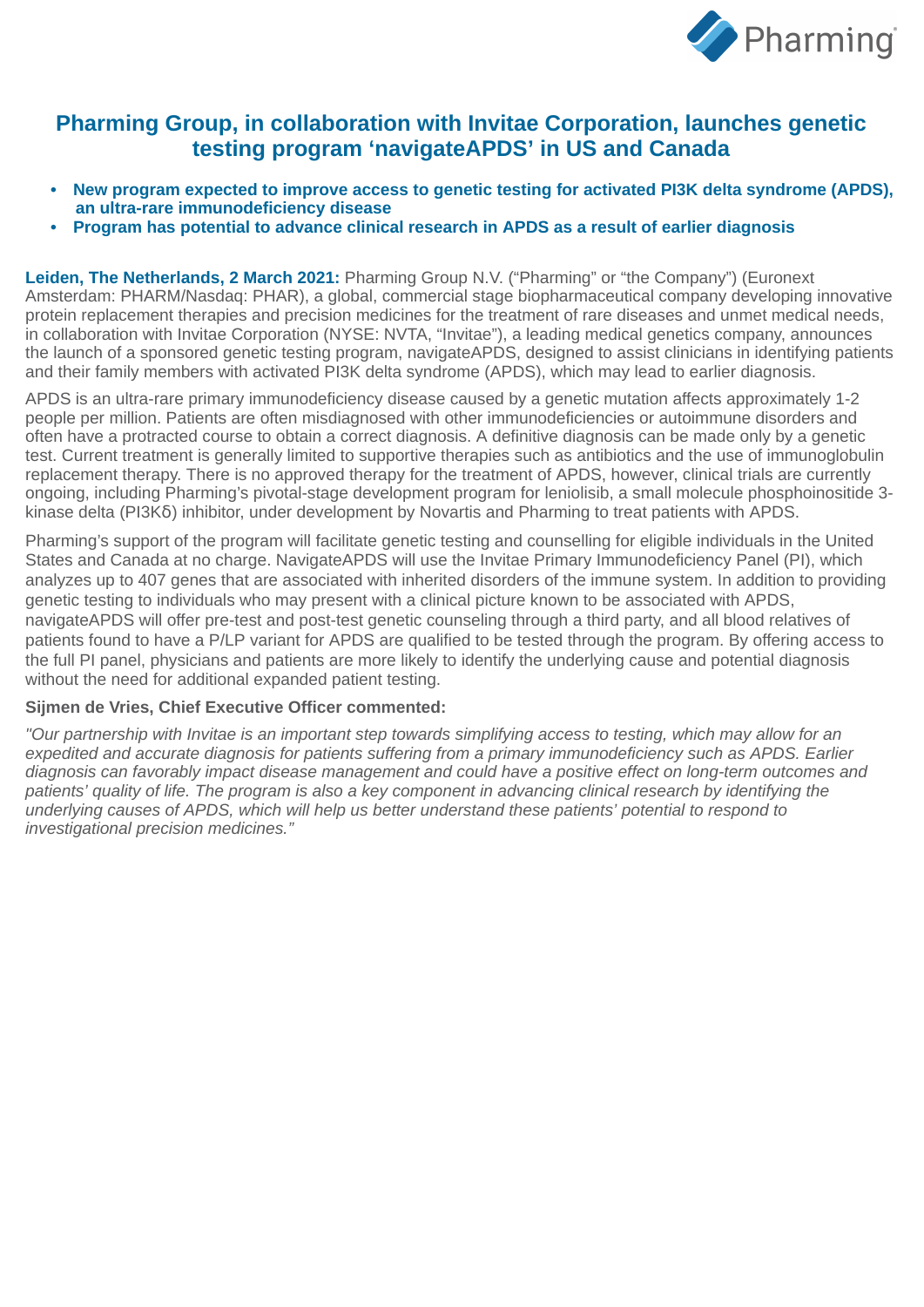

### **Robert Nussbaum, M.D., Chief Medical Officer of Invitae commented:**

*"Genetic information is a powerful tool that can improve outcomes for patients and their families, both by supporting more rapid diagnosis of ultra-rare diseases such as APDS and also by enabling access to clinical trials. Partnerships like our work with Pharming may enable the clinical trials necessary to develop precision therapies in areas of significant unmet need."*

To learn more about the navigateAPDS program, visit www.invitae.com/navigateapds.

### **About APDS**

APDS is an ultra-rare primary immunodeficiency first fully described in 2013 that affects approximately 1-2 people per million. APDS occurs when there is an abnormal change in either one of two specific genes, the PIK3CD gene or the PIK3R1 gene. The genes follow an autosomal dominant mode of inheritance which means one copy of the altered gene from either biological parent is sufficient to cause the disorder. The genes are involved in making parts of a protein that helps in the growth and division of white blood cells, particularly the B-cell and T-cell lymphocytes. APDS is present at birth and signs and symptoms start early in childhood with affected individuals having increased susceptibility to a myriad of inflammatory conditions including recurrent severe respiratory tract infections, chronic benign lymphoproliferation, hematopoietic malignancies, and/or autoimmune diseases. Patients are often misdiagnosed with other immunodeficiencies or autoimmune disorders and often have a protracted course to obtain a correct diagnosis. A definitive diagnosis can only be made by a genetic test and, once appropriately identified, regular specialized health check-ups and customized treatment plans are required. Current treatment is generally limited to supportive therapies such as antibiotics and the use of immunoglobulin replacement therapy. There is no approved therapy for the treatment of APDS, however, clinical trials are currently ongoing.

To learn more, visit www.allaboutapds.com.

### **About Pharming Group N.V.**

Pharming Group N.V. is a global, commercial stage biopharmaceutical company developing innovative protein replacement therapies and precision medicines for the treatment of rare diseases and unmet medical needs.

The flagship of our portfolio is our recombinant human C1 esterase inhibitor, or rhC1INH, franchise. C1INH is a naturally occurring protein that downregulates the complement cascade in order to control swelling in affected tissues.

Our lead product, RUCONEST® is the first and only plasma-free rhC1INH protein replacement therapy. It is approved for the treatment of acute hereditary angioedema, or HAE, attacks. We are commercializing RUCONEST® in the United States, the European Union and the United Kingdom through our own sales and marketing organization, and the rest of the world through our distribution network.

We are also developing rhC1INH for subsequent indications, including pre-eclampsia, acute kidney injury and we also investigating the clinical efficacy of rhC1INH in COVID-19.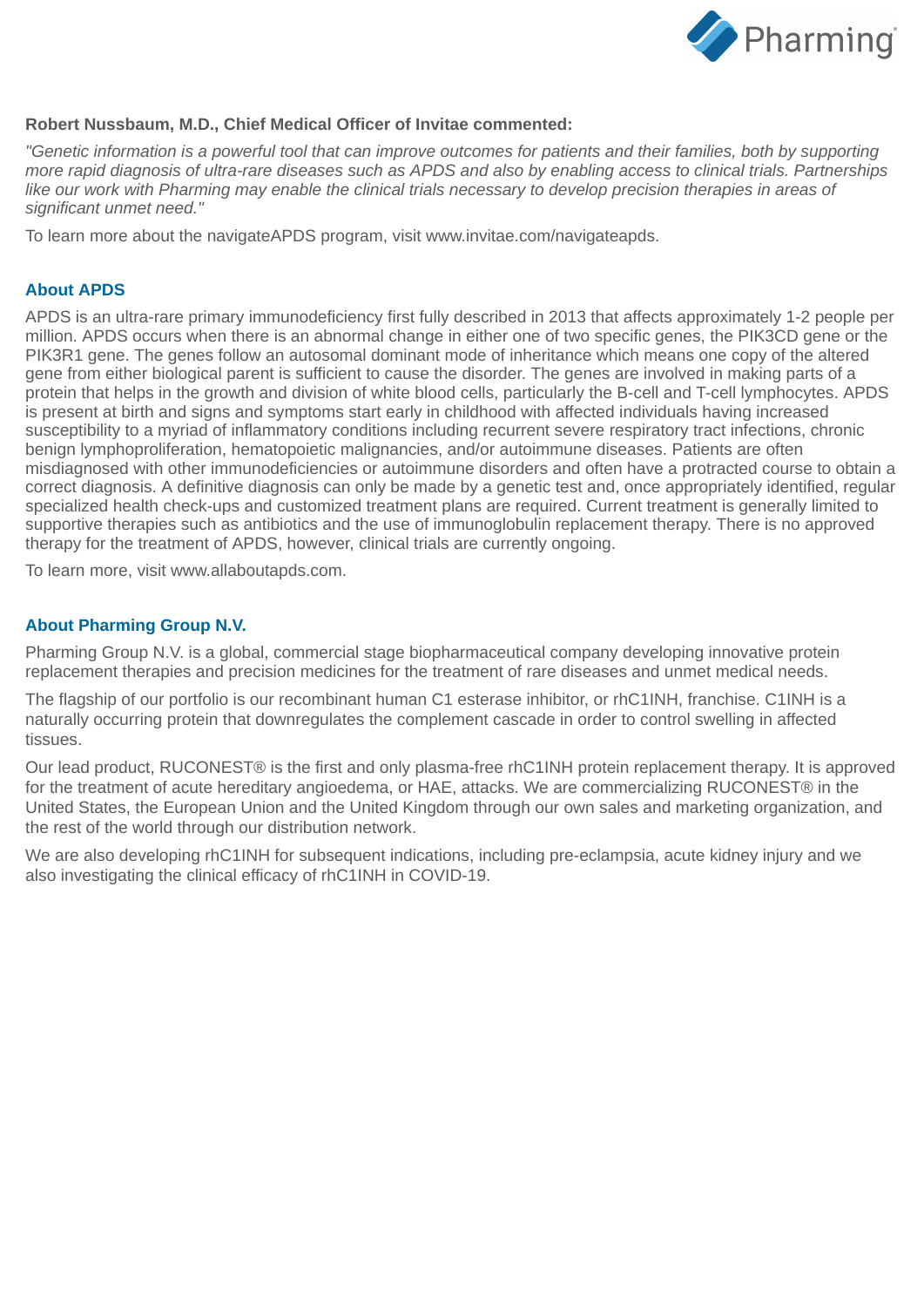

In addition, we are studying our oral precision medicine, leniolisib (a phosphoinositide 3-kinase delta, or PI3K delta, inhibitor), for the treatment of activated PI3K delta syndrome, or APDS, in a registration enabling Phase 2/3 study in the United States and Europe.

Furthermore, we are also leveraging our transgenic manufacturing technology to develop next-generation protein replacement therapies most notably for Pompe disease, which program is currently in the preclinical stage.

For more information please visit the company's website: www.pharming.com.

#### **About Invitae**

Invitae Corporation (NYSE: NVTA) is a leading medical genetics company, whose mission is to bring comprehensive genetic information into mainstream medicine to improve healthcare for billions of people. Invitae's goal is to aggregate the world's genetic tests into a single service with higher quality, faster turnaround time, and lower prices. For more information, visit the company's website at www.invitae.com.

#### **Forward-looking Statements**

*This press release contains forward-looking statements, including with respect to timing and progress of Pharming's preclinical studies and clinical trials of its product candidates, Pharming's clinical and commercial prospects, Pharming's ability to overcome the challenges posed by the COVID-19 pandemic to the conduct of its business, and Pharming's expectations regarding its projected working capital requirements and cash resources, which statements are subject to a number of risks, uncertainties and assumptions, including, but not limited to the scope, progress and expansion of Pharming's clinical trials and ramifications for the cost thereof; and clinical, scientific, regulatory and technical developments. In light of these risks and uncertainties, and other risks and uncertainties that are described in Pharming's 2019 Annual Report and its report for the nine months ended 30 September 2020, the events and circumstances discussed in such forward-looking statements may not occur, and Pharming's actual results could differ materially and adversely from those anticipated or implied thereby. Any forward-looking statements speak only as of the date of this press release and are based on information available to Pharming as of the date of this release.*

### **Inside Information**

*This press release relates to the disclosure of information that qualifies, or may have qualified, as inside information within the meaning of Article 7(1) of the EU Market Abuse Regulation.*

### **For further public information, contact:**

#### **Pharming Group, Leiden, The Netherlands**

Sijmen de Vries, CEO: T: +31 71 524 7400

Susanne Embleton, Investor Relations Manager: +31 71 524 7400/investor@pharming.com